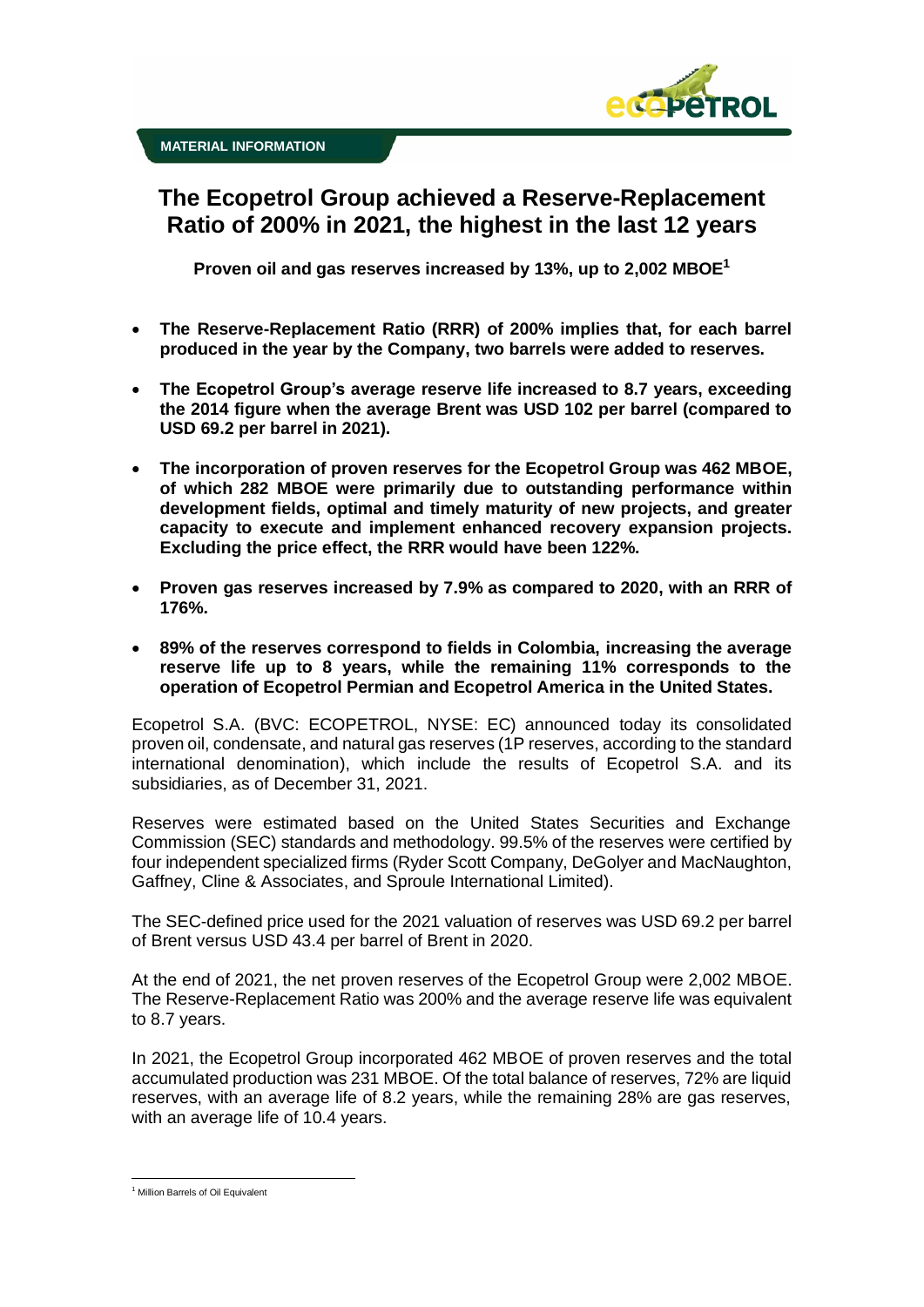

#### **MATERIAL INFORMATION**

Of the 462 MBOE incorporated, 61% (282 MBOE) was primarily a result of performance within development fields, optimal and timely maturity of new projects, and greater capacity to execute and implement enhanced recovery expansion projects in fields such as Chichimene, Castilla, and Akacias, among others. The remaining volumes correspond primarily to the favorable effect of the recovery of international oil prices during 2021.

As a result of Ecopetrol's sale of Savia Peru effective as of January 2021, a disincorporation of said company's reserves was carried out for 3.5 MBOE.

83% of the proven reserves are owned by Ecopetrol S.A., while the other Ecopetrol Group companies contributed with 17% of the 2,002 MBOE, mainly due to the operation of Ecopetrol Permian and Ecopetrol America in the United States.

The 13% increase achieved in reserves in 2021 demonstrates the strength of the Ecopetrol Group's hydrocarbon portfolio, which supports the company's sustainable growth path within its energy transition strategy.

| <b>Proven Reserves 1P</b>          | <b>MBOE</b> |
|------------------------------------|-------------|
| Proven Reserves as of Dec 31, 2020 | 1,770       |
| <b>Revisions</b>                   | 315         |
| <b>Mineral Purchases</b>           | 0           |
| <b>Enhanced Recovery</b>           | 139         |
| <b>Extensions y Discoveries</b>    | 12          |
| <b>Mineral Sales</b>               | $-3.5$      |
| Production                         | $-231$      |
| Proven Reserves as of Dec 31, 2021 | 2,002       |

### **Ecopetrol Group's Proved Reserves 2021**

# **Bogotá D.C., February 7, 2022**

<sup>-----------------------------------------</sup> *Ecopetrol is the largest company in Colombia and one of the main integrated energy companies in the American continent, with more than 17,000 employees. In Colombia, it is responsible for more than 60% of the hydrocarbon production of most transportation, logistics, and hydrocarbon refining systems, and it holds leading positions in the petrochemicals and gas distribution segments. With the acquisition of 51.4% of ISA's shares, the company participates in energy transmission, the management of real-time systems (XM), and the Barranquilla - Cartagena coastal highway concession. At the international level, Ecopetrol has a stake in strategic basins in the American continent, with Drilling and Exploration operations in the United States (Permian basin and the Gulf of Mexico), Brazil, and Mexico, and, through ISA and its subsidiaries, Ecopetrol holds leading positions in the power transmission business in Brazil, Chile, Peru, and Bolivia, road concessions in Chile, and the telecommunications sector. This press release contains business prospect statements, operating and financial result estimates, and statements related to Ecopetrol's growth prospects. These are all projections and, as such, they are based solely on the expectations of the managers regarding the future of the company and their continued access to capital to finance the company's business plan. The realization of said estimates in the future depends on the behavior of market conditions, regulations, competition, the performance of the Colombian economy and the industry, among other factors, and are consequently subject to change without prior notice.*

*This release contains statements that may be considered forward-looking statements within the meaning of Section 27A of the U.S. Securities Act of 1933, as amended, and Section 21E of the U.S. Securities Exchange Act of 1934, as amended. All forward-looking statements, whether made in this release or in future filings or press releases or orally, address matters that involve risks and uncertainties, including in respect of the Company's prospects for growth and its ongoing access to capital to fund the Company's business plan, among others. Consequently, changes in the following factors, among others, could cause actual results to differ materially from those included in the forward-looking statements: market prices of oil & gas, our exploration, and production activities, market conditions, applicable regulations, the*